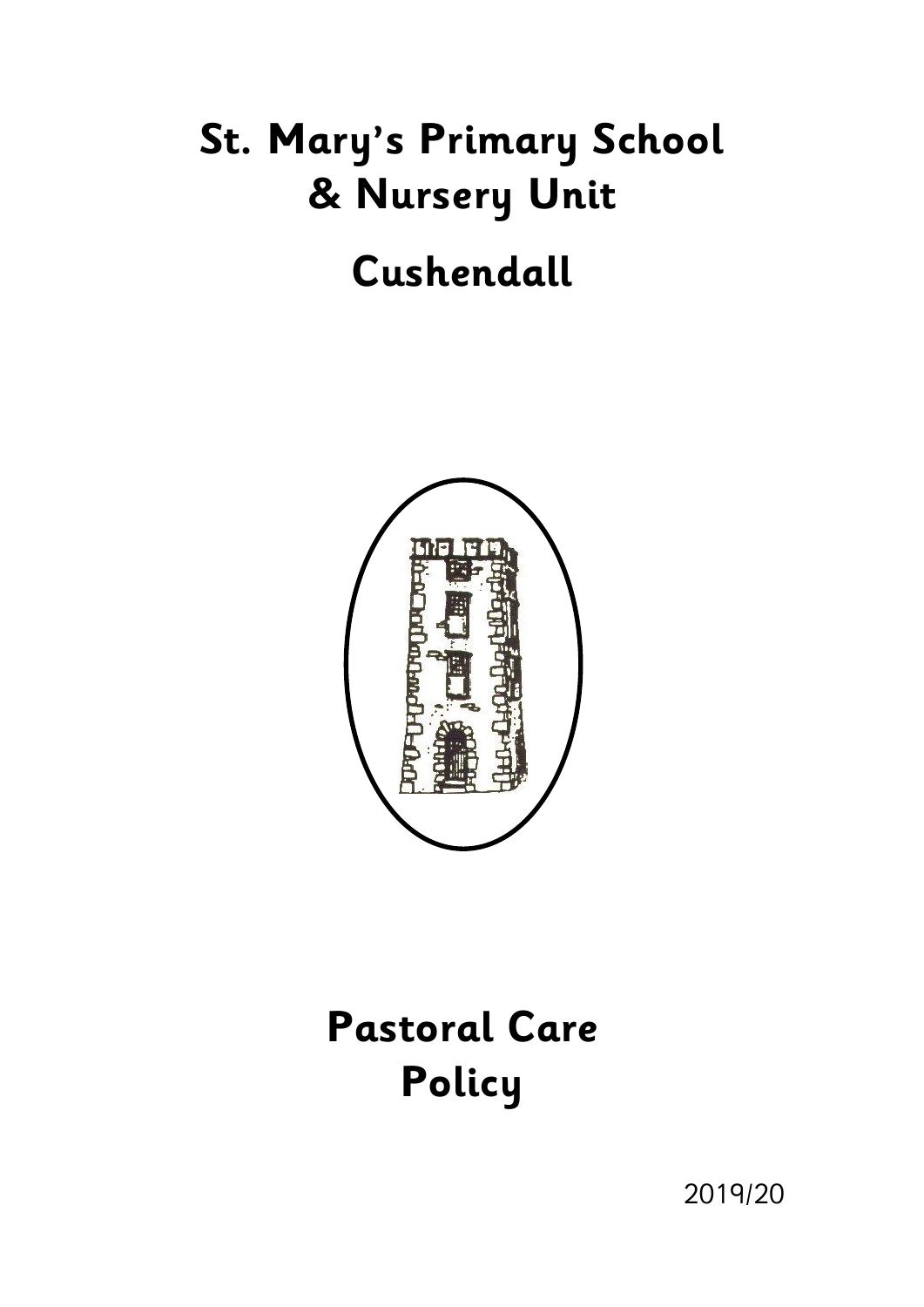## **1. INTRODUCTION**

#### **Rationale**

An effective Pastoral Care system is essential to provide for our children as they encounter the rapid changes which are taking place in society. Children require all the skills necessary to deal with the rising pressures of media, family, education and peer pressure that they encounter in their daily lives. We in St Mary's believe effective Pastoral Care should contribute to the creation of a supportive atmosphere for the whole school community.

## **Definition**

Pastoral Care is composed of different policies, programmes and procedures which encourage each individual child to develop their full potential by catering for their spiritual, moral, emotional, intellectual, physical and social needs, in a safe and secure environment. Each child will be encouraged to develop personal, social, emotional and academic skills to prepare them for the 'outside world'.

## **Aims**

**1.** We at St Mary's are aware of the need to help our children manage their present lives, as well as to help them prepare for the opportunities, responsibilities and experiences of adult life, so we endeavour to provide for the development of the pupil as a person as well as a learner.

**2.** We aim to develop our pupils' "life skills" – critical thinking, decision making, effective communication, learning from mistakes, which are so necessary for their health and safety in today's society.

**3.** We aim to provide a caring commitment to guide and advise our pupils on both personal and educational matters and we seek to build up a community of children who care about each other and show respect for themselves and others.

**4.**The Staff of St Mary's aim to build a special relationship with, and a knowledge of, the children in their care and thus endeavour to raise the pupils' social awareness, promote positive attitudes and build their self-esteem.

**5.** Contributions to the pastoral work of the class teacher will come from their partnership with colleagues, local priests, educational welfare officers, community police, school nurse and other outside agencies.

**6.** We aim to promote a partnership and close working relationship with parents/guardians whose views and wishes as prime carers will be heard and respected to enable us to support their children's learning.

**7.** We aim to offer a framework of values and positive behaviour enabling our children to be self-reliant, motivated, self-disciplined and to make choices in a moral context.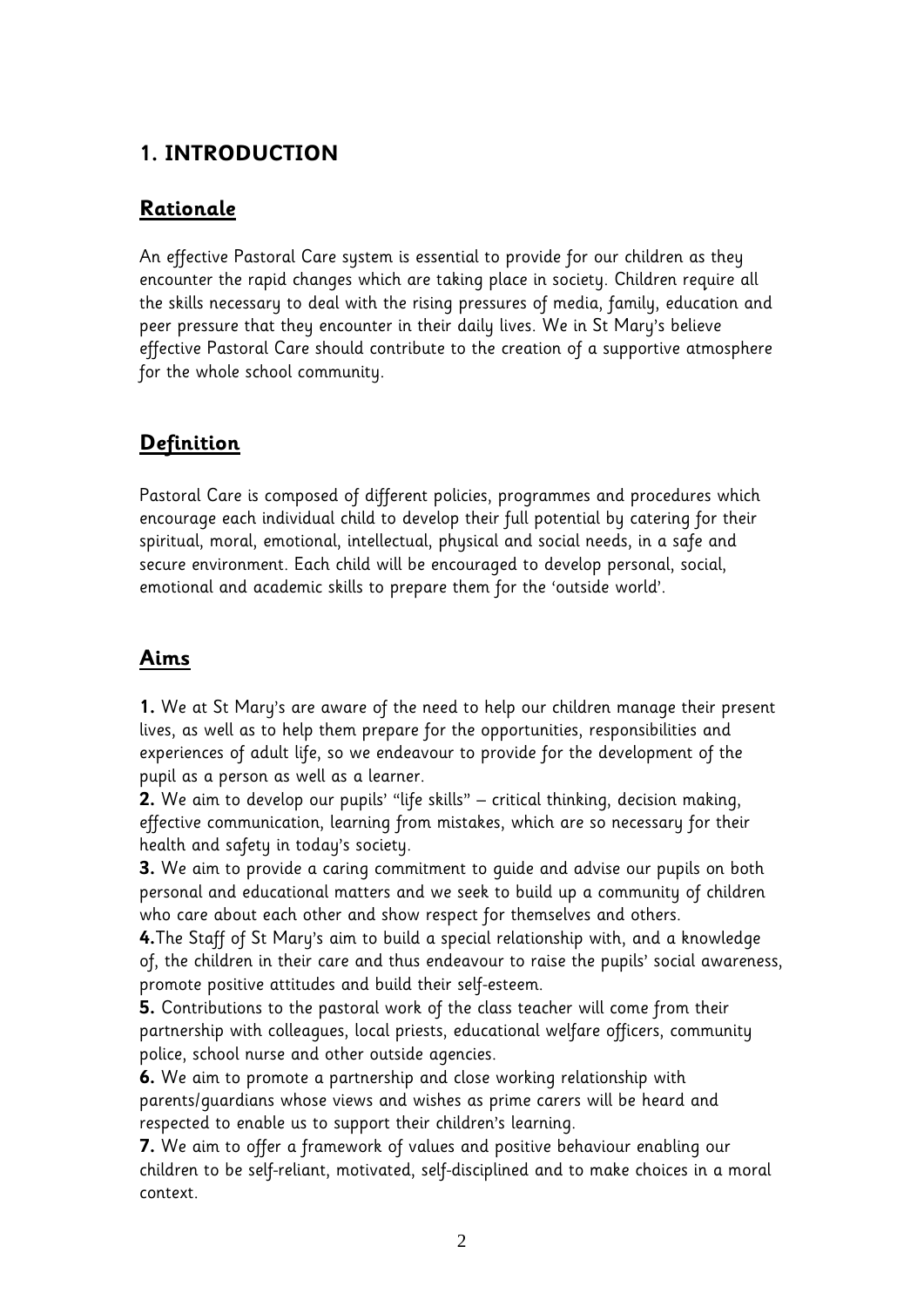#### **2. SPECIFIC ISSUES**

#### **Ethos**

In St Mary's we promote an atmosphere of mutual respect and co-operation which will contribute to the learning process and generate a positive climate within the school community where every individual feels valued and cared for.

#### **Relationships**

Many people are interacting daily within the school and consequently a wide range of relationships exist. As a school we will endeavour to promote positive, open relationships in both formal and informal situations.

The school recognises that regular, effective communication is crucial in Pastoral Care and positive relationships will be promoted between:-

- > Board of Governors School
- $\triangleright$  Principal Staff
- > Staff Staff
- > Staff Pupils
- $\triangleright$  Pupils Pupils
- > School Parents
- $\triangleright$  School External Agencies/Community

#### **Values**

Every opportunity will be taken to praise our pupils for their contributions to the life of the school. Through positive daily experiences, in addition to curricular activities, we aim to communicate the following positive values and beliefs:-

- $\triangleright$  Self-respect;
- > Honesty;
- > Tolerance;
- $\triangleright$  Respect for others and their property;
- $\triangleright$  Independence;
- $\triangleright$  Co-operation;
- $\triangleright$  Positive behaviour;
- $\triangleright$  Reconciliation.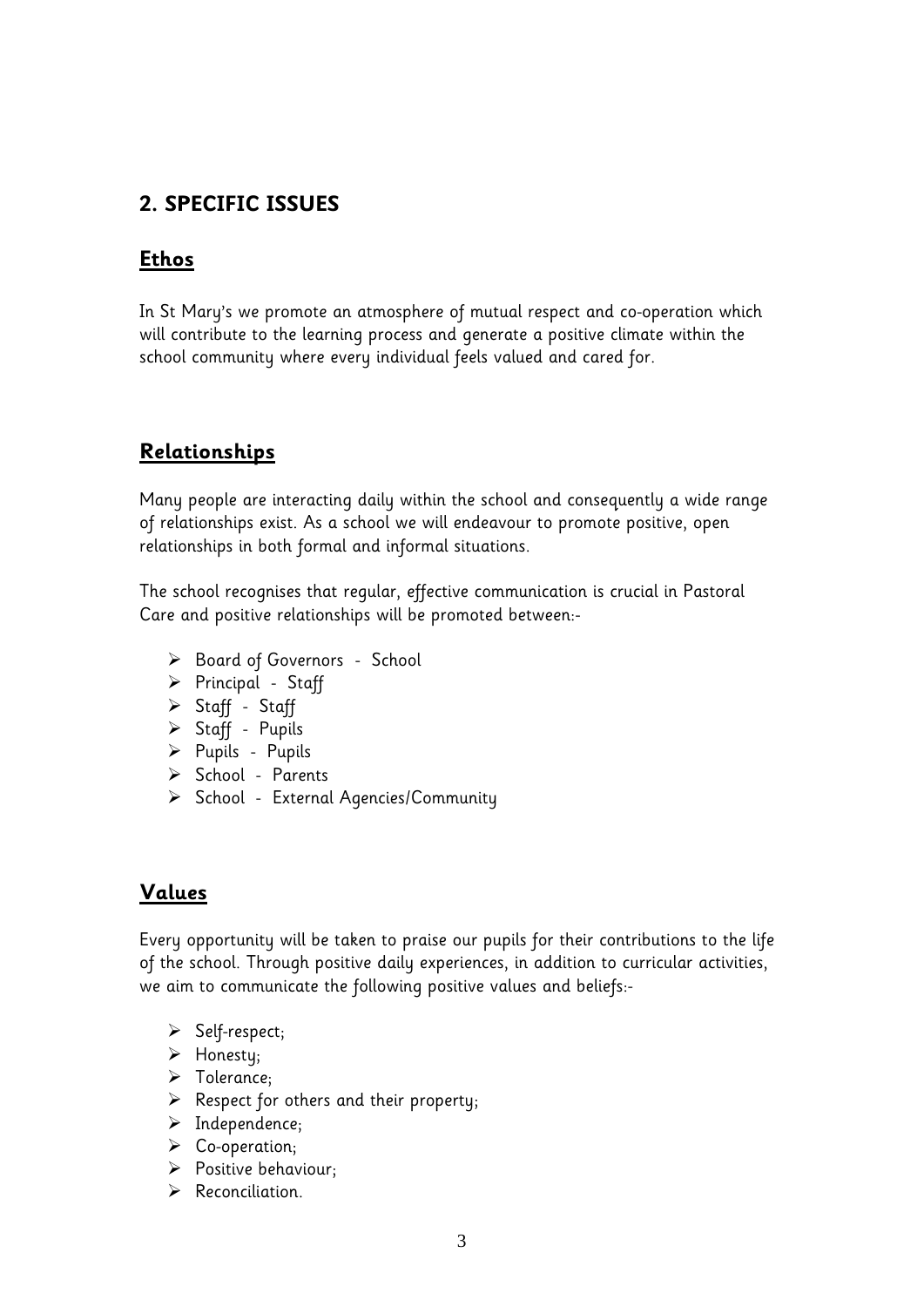#### **Self-Esteem**

St Mary's Primary School and Nursery Unit recognise that the most important aspect of education is the wholeness of the child. As a school we will encourage children to think positively about themselves and accept their own individuality. We believe that a child's self-esteem will be boosted when they feel valued in all aspects of school life.

In St Mary's we will aim to promote positive self-esteem and confidence as these promote learning. Pupils will be involved in a range of activities to allow them all to experience success and thus giving the teachers an opportunity to praise each child.

### **Personal Safety**

Childhood is a time of joy and discovery when children should be nurtured and loved to enable them to grow into caring adults. Part of the process of discovery and growth must also help children to learn how to cope with potential dangers. The safe use of technology is an increasing challenge e.g. internet and mobile phones. St. Mary's aims to equip our children with the knowledge and skills to make them less vulnerable and more self-confident.

## **3. IMPLEMENTATION**

### **Roles and Responsibilities**

- The Board of Governors has overall responsibility for Pastoral Care in the school.
- The Principal, Mrs Magee, has overall responsibility for promoting Pastoral Care and fostering positive relationships. In addition, she will review and update the policy, inform and liaise with parents and initiate and ensure Pastoral Care is forefront in the school's development plan.
- Teachers have responsibility for promoting Pastoral Care by :-
	- Helping children to make informed decisions;
	- Celebrating success;
	- Building up children's self-esteem;
	- Developing effective communication;
	- Encouraging assertiveness;
	- Encouraging sensitivity.

This will be further promoted through the PDMU (Personal Development and Mutual Understanding) area of learning within the NI Curriculum and a range of CRED (Community Relations, Equality and Diversity) activities.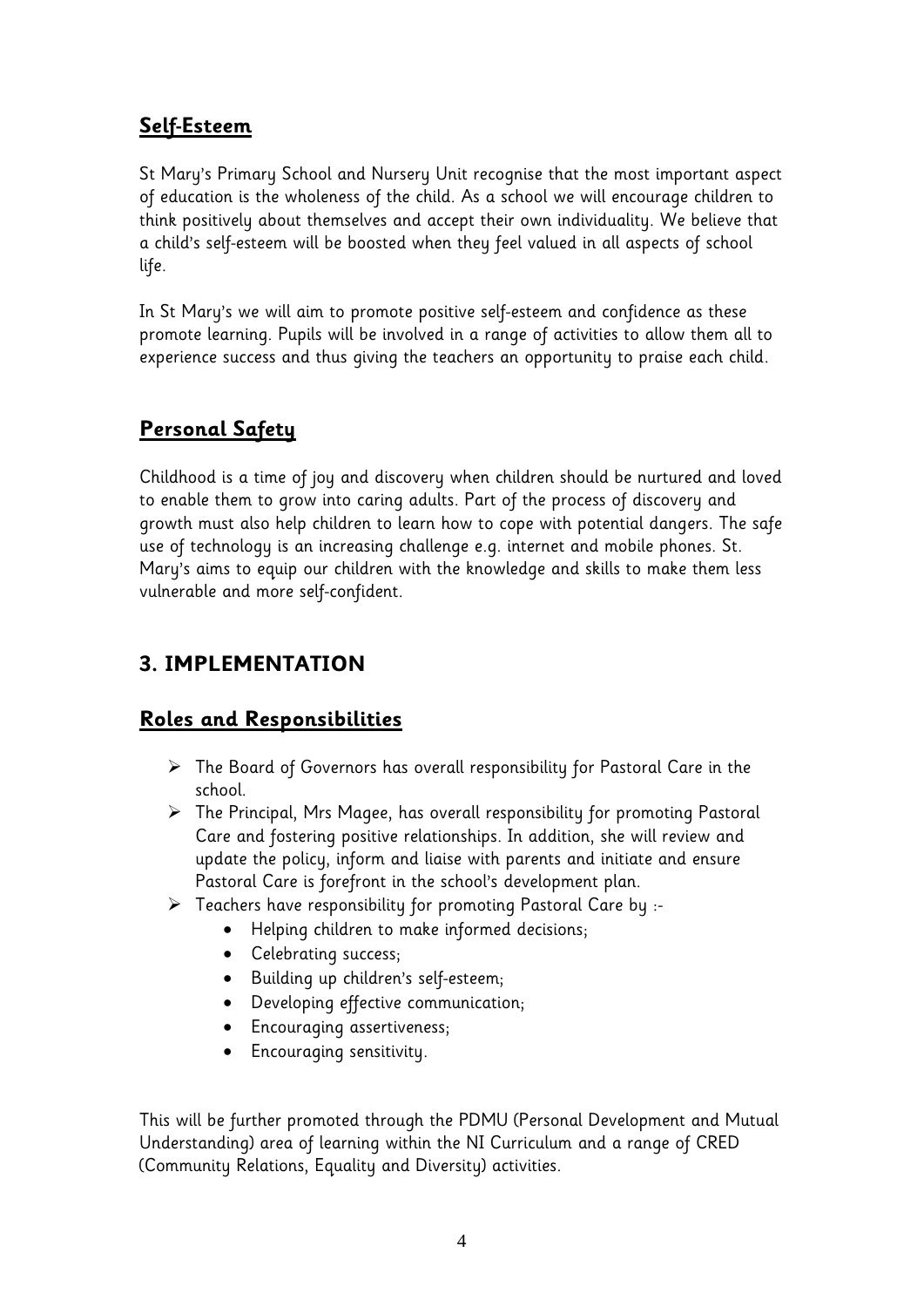Teachers build up a knowledge of pupils as individuals and take an interest in their special needs and all round development.

Support staff will contribute to the promotion of Pastoral Care consistent with our policy.

#### **Monitoring and Evaluation**

To ensure the Pastoral Care Policy is working effectively in our school, the policy, procedures and practice will be kept under review. We value the contribution that can be made by our teachers, parents and pupils to effect the appropriate change when necessary.

This will be achieved by:-

- $\triangleright$  Listening to the concerns of pupils and staff and acting on them;
- Listening to the views of pupils raised at School Council Meetings and acting on them;
- $\triangleright$  Parents being encouraged to inform the school immediately if they have any concerns;
- $\triangleright$  Parent / Teacher Interview Meetings;
- Staff and Board of Governors Meetings;
- $\triangleright$  S.E.N. Review Meetings;
- $\triangleright$  Open Days;
- $\triangleright$  Induction Days;
- $\triangleright$  Information Evenings;
- $\triangleright$  School Newsletters /Monthly Information Letters;
- > Nursery Newsletters.

## **Staff Training**

Training will be updated annually in relation to policies, procedures and pastoral issues and staff will be informed of Department of Education changes.

Support staff will be updated on policies and procedures by the Principal.

Staff will attend relevant courses provided by the Education Authority and external agencies.

'Baker Days' and directed time will be used for training as required.

#### **Resources**

Pastoral Care encompasses all areas of school life and is important in the development of the 'whole' child. To ensure the implementation of the policy:-

- CEA resources to support PDMU are integrated into the learning and teaching programme for all classes P1-7;
- $\triangleright$  CRED Toolkit resources are, where possible, integrated into the learning and teaching programme for all classes P1-7 and included in nursery planning;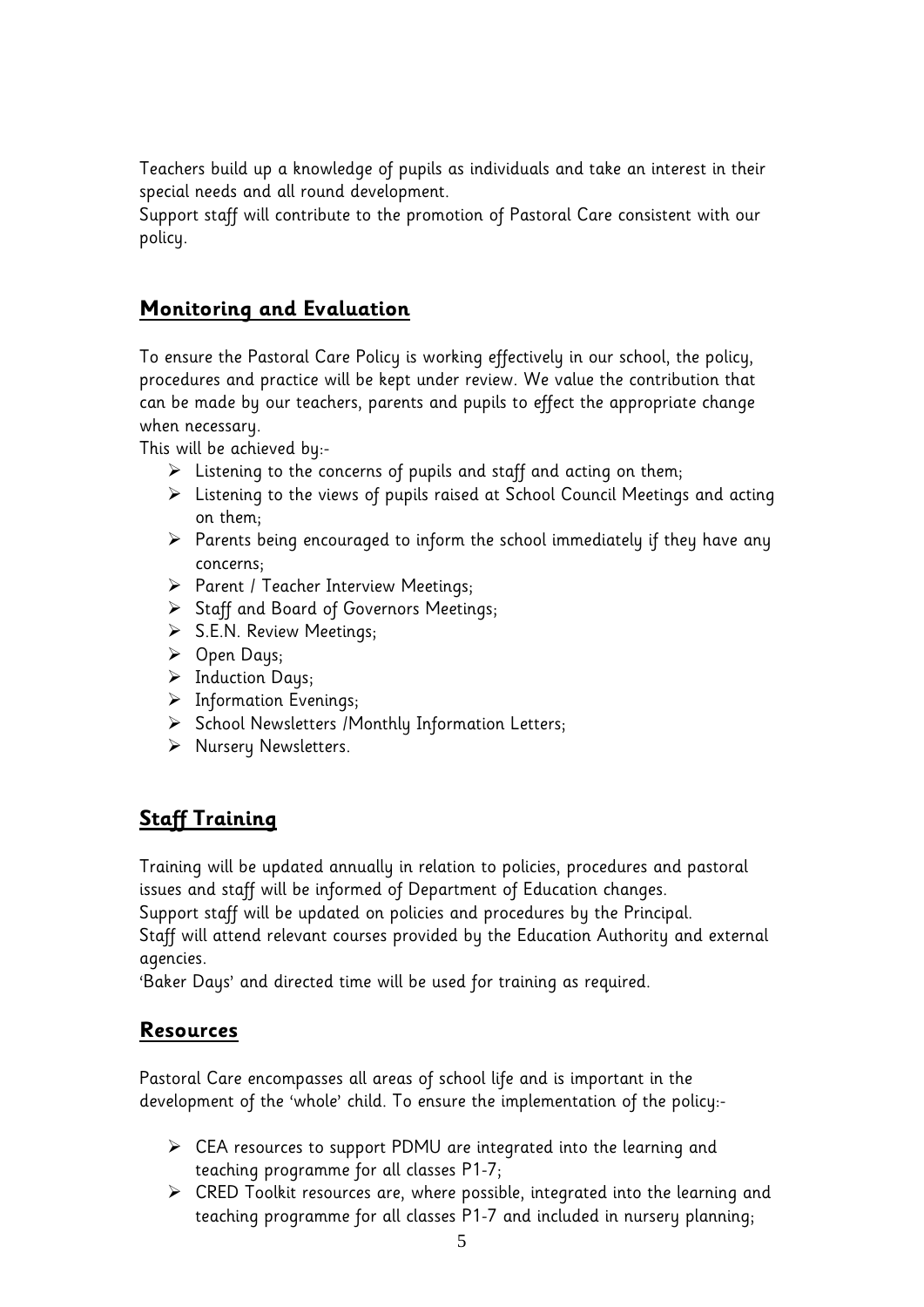- $\triangleright$  Additional relevant resources will be purchased for use in class where necessary;
- $\triangleright$  Time is allocated for review, training and implementing change;
- $\triangleright$  Pastoral Care is part of the school development plan;
- The Board of Governors and Principal ensure the maintenance of the school environment.

#### **Pastoral Activities**

As a school we integrate PDMU and CRED activities into the learning and teaching programme for Primaries 1-7 in keeping with NI Curriculum guidelines. These activities are also integrated into the play based learning in the Nursery Unit.

In 2010 we introduced a School Council to promote personal development and develop the active participation of children in the decision making process of the school. Councillors from P4-P7 attend regular meetings to discuss issues raised by the children. School Council Meetings are attended by the Principal who liaises between the staff and the School Council.

We also encourage pupils to participate in a range of additional activities to further develop self-esteem and self-confidence. Activities include:- class assemblies, Christmas plays, sport, music and participation in a wide range of competitions.

#### **Supervision**

#### **Primary School**

School starts at 9.15am. Pupils may come into school between 9.00am and 9.15am. and should go to their classroom where they will be supervised by the class teacher. Where this presents a real difficulty for parents the Principal must be consulted and a written explanation provided. In such instances pupils may arrive between 8.45am and 9.00am and will be supervised by the Principal.

Classroom assistants and duty teachers will supervise the pupils at break time. Supervisory assistants and the Principal will supervise the pupils at lunchtime.

After school parents/carers must collect P1-P2 pupils from the infant building. If, for any reason, pupils are not collected they will be supervised by a classroom assistant, teacher or the Principal until a 'named' collector can be contacted.

If a parent requires their child to leave school between 9.00am – 3.00pm the teacher should be informed in writing and the child collected from the classroom at the appropriate time. All relevant details for pupils in P3-7 must be entered in the 'Time Out' book in the Principal's office. Details for pupils in P1-2 should be entered in the 'Time Out' book in their own classroom.

All staff are involved in the supervision of children to ensure safety at all times between 9.00am and 3.00pm each day. Pupils from P3-P7 will be supervised by their class teacher while leaving school. The Principal/Vice-Principal/class teacher will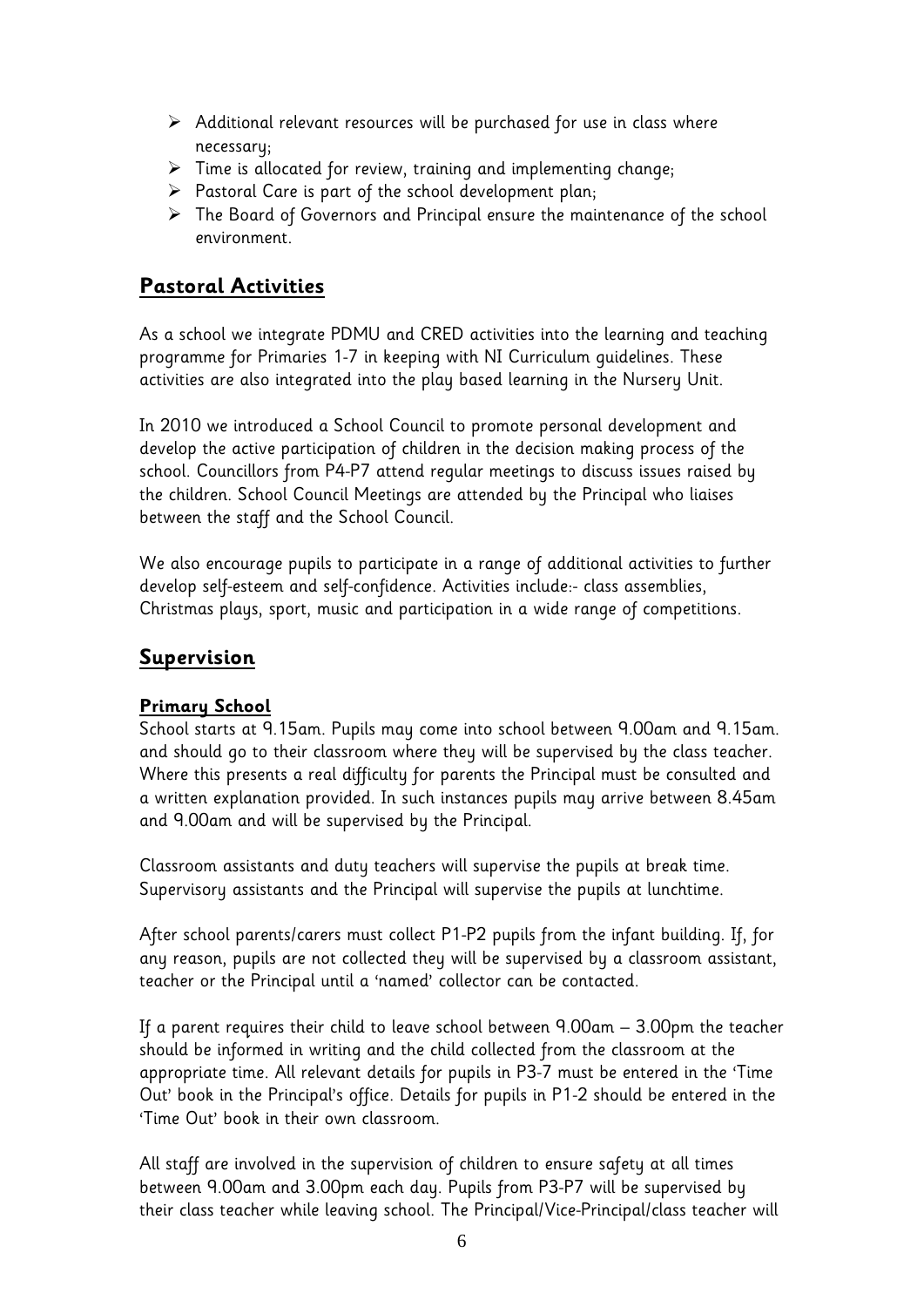supervise children at the school gate to ensure no child remains unaccompanied while waiting to be collected.

#### **Nursery Unit**

The Nursery Unit operates a dual day system with session times as follows:

| Morning Session   | $9.00$ am $-11.30$ am |
|-------------------|-----------------------|
| Afternoon Session | 12.30 pm $-$ 3.00 pm  |

Parents/carers must bring children directly into the nursery at the beginning of each session where the teacher and nursery assistant will be available to receive them as they arrive.

At all times the children will be under the supervision of the teacher and the nursery assistant. At the end of each session parents/carers must collect the children from the classroom. If, for any reason, children are not collected they will be supervised by the nursery assistant or teacher until a 'named' collector can be contacted.

#### **Induction**

#### **Primary One**

In St. Mary's we recognise that coming to school for the first time is a very important and emotional step for parents and children alike. As part of our Transition To Primary One Policy, the Primary One teacher visits the Nursery Unit at regular intervals throughout the year. The nursery children also visit the Primary School to use the library and assembly hall throughout their time in nursery. This regular contact between the Nursery and the Primary School provides many opportunities for the Primary One teacher to introduce herself to the children and allows the children to begin to develop a relationship with the Primary School. From mid-term in Term 2 our Primary One teacher also makes regular visits the nursery unit to informally meet those children who are transferring to Primary One in St Mary's the following September.

All children who have applied for admission to Primary One and their parents, are also invited to an induction session which is held in June. This provides another opportunity for our nursery children to meet their teacher, the other children, become familiar with their new school and thus ease the transition from home or pre-school setting to Primary School. This induction programme also provides an opportunity for parents to meet each other, the Principal and staff, to become familiar with relevant school policies and procedures and discuss how they can prepare their child for coming to school.

Individual arrangements can be made to facilitate prospective parents and their children if the above mentioned programme is inconvenient.